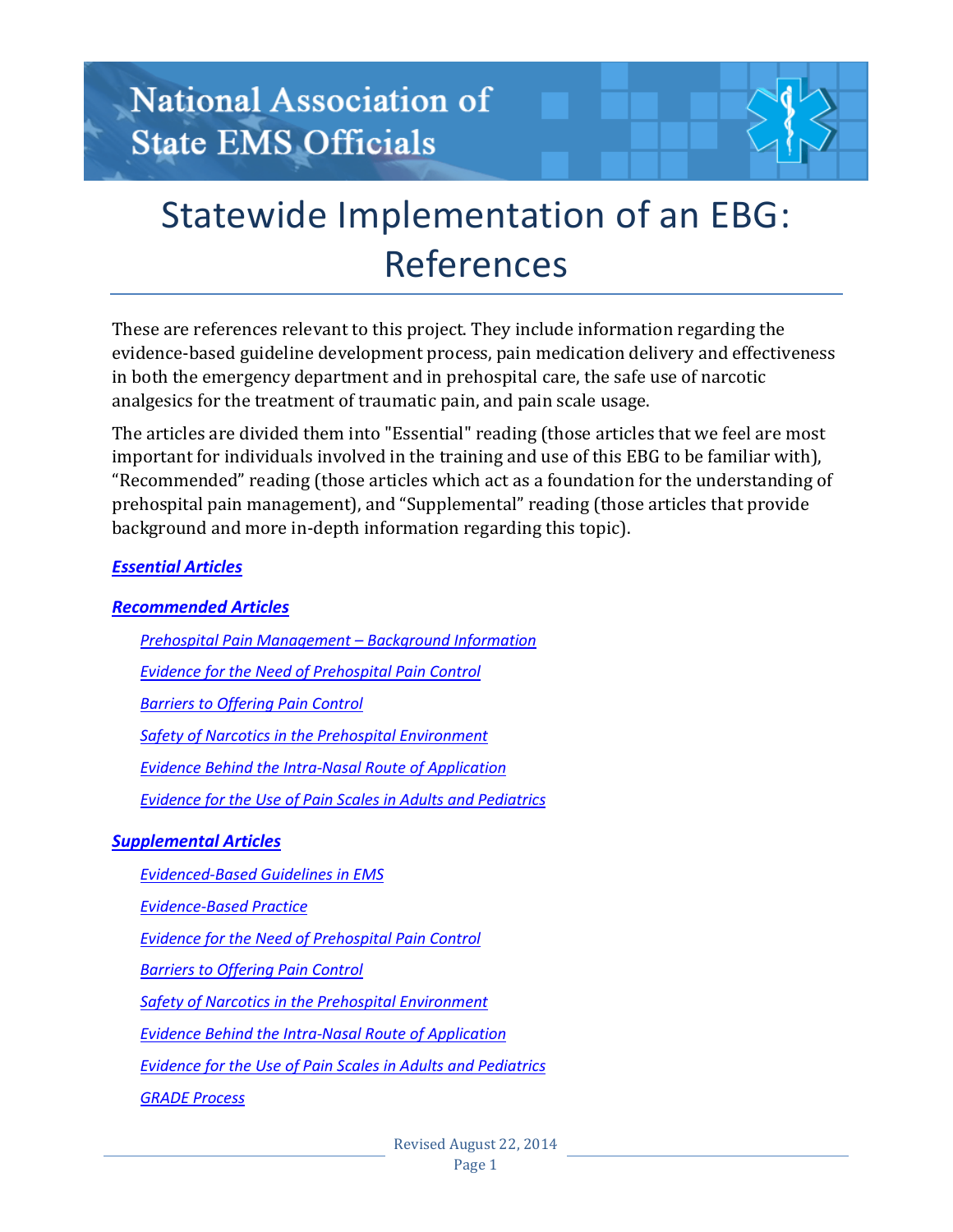#### <span id="page-1-0"></span>**Essential Articles**

Brown, KM, Hirshon, JM, Alcorta R, et al. The Implementation and Evaluation of an Evidence-based Statewide Prehospital Pain Management Protocol Developed using the National Prehospital Evidence-based Guideline Model Process for Emergency Medical Services. *Prehosp Emerg Care*. 2014;18 No. Supplement 1:45-51. [Full Article](http://informahealthcare.com/doi/pdf/10.3109/10903127.2013.831510)

Hennes H, Kim MK, Pirrallo RG. Prehospital Pain Management: A Comparison of Providers' Perceptions and Practices. *Prehosp Emerg Care*. 2005 Jan-Mar;9(1):32-9. [Abstract](http://www.ncbi.nlm.nih.gov/pubmed/16036825)

Lang ES, Spaite DW, Oliver ZJ, et al. A National Model for Developing, Implementing, and Evaluating Evidence-based Guidelines for Prehospital Care. *Acad Emerg Med*. 2012 Feb;19:201–209.

[Abstract](http://www.ncbi.nlm.nih.gov/pubmed/22320372) | [Full Article](http://onlinelibrary.wiley.com/doi/10.1111/j.1553-2712.2011.01281.x/pdf)

#### <span id="page-1-1"></span>**Recommended Articles**

<span id="page-1-2"></span>**Prehospital Pain Management – Background Information** Alonso-Serra HM, Wesley K. Prehospital Pain Management. *Prehosp Emerg Care*. 2003 Oct-Dec;7(4):482-488. [Full Article](http://www.naemsp.org/Documents/Topic004-NAEMSP-PosPaperOnPainMgmntanagement.pdf) 

#### <span id="page-1-3"></span>**Evidence for the Need of Prehospital Pain Control**

McManus JG Jr, Sallee DR Jr. Pain Management in the Prehospital Environment. *Emerg Med Clin North Am*. 2005 May;23(2):415-31.

[Abstract](http://www.ncbi.nlm.nih.gov/pubmed/15829390) | [Full Article](https://www.jsomonline.org/Publications/20081111McManus.pdf)

#### <span id="page-1-4"></span>**Barriers to Offering Pain Control**

Walsh B, Cone DC, Meyer EM, Larkin GL. Paramedic Attitudes Regarding Prehospital Analgesia. *Prehosp Emerg Care*. 2013 Jan-Mar;17(1):78-87. [Abstract](http://www.ncbi.nlm.nih.gov/pubmed/22971168) | [Full Article](http://www.amr.net/About-AMR/AMR-Medicine/Clinical-Quality-Initiatives/The-Things-that-Matter/pain-attitudes--2013.aspx)

<span id="page-1-5"></span>Williams DM, Rindal KE, Cushman JT, Shah MN. Barriers to and Enablers for Prehospital Analgesia for Pediatric Patients. *Prehosp Emerg Care*. 2012 Oct-Dec;16(4):519-26. **[Abstract](http://www.ncbi.nlm.nih.gov/pubmed/22823931)**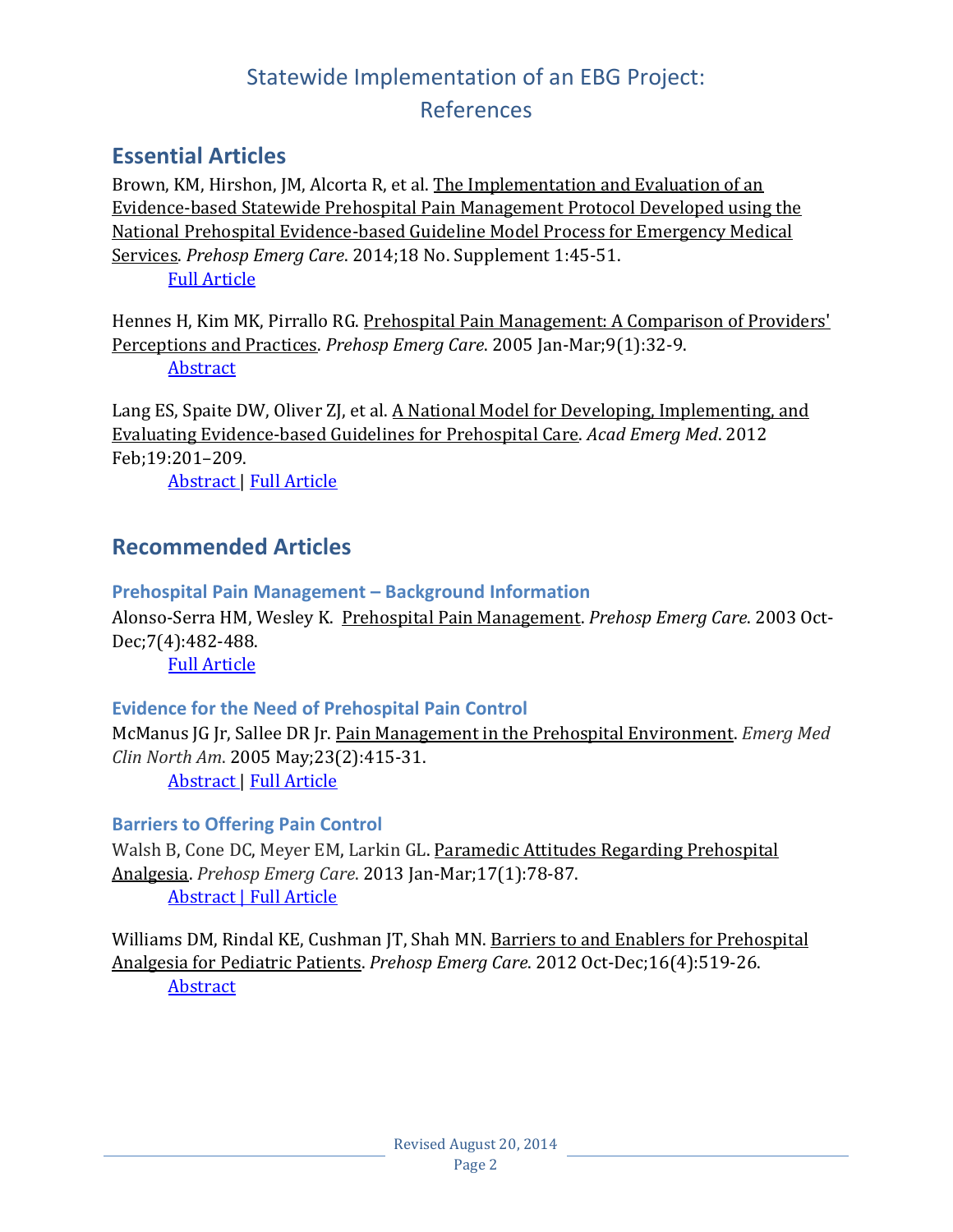### Statewide Implementation of an EBG Project:

#### References

#### **Safety of Narcotics in the Prehospital Environment**

Kanowitz A, Dunn TM, Kanowitz EM, Dunn WW, Vanbuskirk K. Safety and Effectiveness of Fentanyl Administration for Prehospital Pain Management. *Prehosp Emerg Care*. 2006 Jan-Mar; 10(1): 1-7.

[Abstract](http://www.ncbi.nlm.nih.gov/pubmed/16418084) | [Full Article](http://instructor.mstc.edu/instructor/randers/documents/fentanyl%20safety.pdf)

#### <span id="page-2-0"></span>**Evidence Behind the Intra-Nasal Route of Application**

Karlsen AP, Pedersen DM, Trautner S, et al. Safety of Intranasal Fentanyl in the Out-of-Hospital Setting: A Prospective Observational Study. *Ann Emerg Med*. 2013 Nov 13. pii: S0196-0644(13)01544-8. doi: 10.1016/j.annemergmed.2013.10.025. [Epub ahead of print] [Abstract](http://www.ncbi.nlm.nih.gov/pubmed/24268523)

Borland ML. Intranasal Fentanyl: A Novel Method of Analgesia Delivery in Children. Princess Margaret Hospital for Children, Western Australia. **[Presentation](http://imgpublic.mci-group.com/ie/ICEM2012/Thursday/track2/Meredith_Borland.pdf)** 

Borland ML, Jacobs I, Geelhoed G. Intranasal Fentanyl Reduces Acute Pain in Children in the Emergency Department: A Safety and Efficacy Study. *Emerg Med (Fremantle)*. 2002 Sept;14(3):275-280.

[Abstract](http://www.ncbi.nlm.nih.gov/pubmed/?term=Intranasal+fentanyl+reduces+acute+pain+in+children+in+the+emergency+department%3A+A+safety+and+efficacy+study)

#### <span id="page-2-1"></span>**Evidence for the Use of Pain Scales in Adults and Pediatrics**

Jennings PA, Cameron P, Bernard S. Measuring Acute Pain in the Prehospital Setting. *Emerg Med J*. 2009 Aug;26(8):552-5.

[Abstract](http://www.ncbi.nlm.nih.gov/pubmed/19625547)

Babl FE, Crellin D, Cheng J, et al. The Use of the Faces, Legs, Activity, Cry and Consolability Scale to Assess Procedural Pain and Distress in Young Children. *Pediatric Emergency Care*. 2012 Dec;28(12):1281-96

**[Abstract](http://www.ncbi.nlm.nih.gov/pubmed/23187981)** 

Williamson A, Hoggart B. Pain: A Review of Three Commonly Used Pain Rating Scales. *J of Clin Nurs*. 2005 Aug;14(7):798-804.

[Abstract](http://www.ncbi.nlm.nih.gov/pubmed/16000093) | [Full Article](http://onlinelibrary.wiley.com/store/10.1111/j.1365-2702.2005.01121.x/asset/j.1365-2702.2005.01121.x.pdf?v=1&t=hwu1oik1&s=3c10f484b22a8f1fd436db0a537fa9f3a7210800)

#### <span id="page-2-2"></span>**Supplemental Articles**

#### <span id="page-2-3"></span>**Evidenced-Based Guidelines in EMS**

Gausche-Hill M, Brown KM, Oliver ZJ, et al. An Evidence-based Guideline for Prehospital Analgesia in Trauma. *Prehosp Emerg Care*. 2014;18 No. Supplement 1:25-34. [Abstract](http://informahealthcare.com/doi/abs/10.3109/10903127.2013.844873) | [Full Article](http://informahealthcare.com/doi/pdf/10.3109/10903127.2013.844873)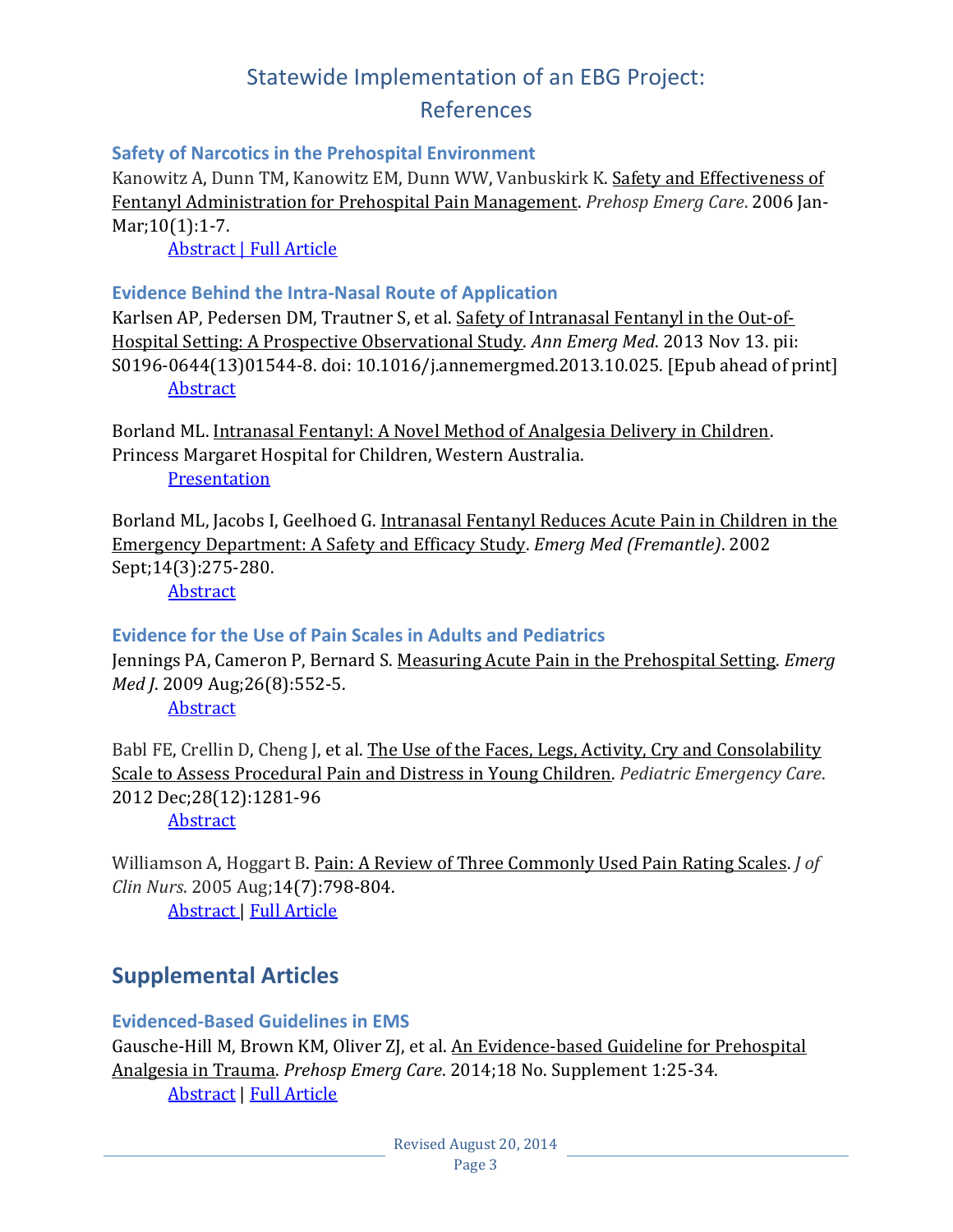Shah M, Macias C, Dayan P, et al. An Evidence-based Guideline for Pediatric Prehospital Seizure Management Using GRADE Methodology. *Prehosp Emerg Care*. 2014;18 No. Supplement 1:15-24.

[Abstract](http://informahealthcare.com/doi/abs/10.3109/10903127.2013.844874) | [Full Article](http://informahealthcare.com/doi/pdf/10.3109/10903127.2013.844874)

Thomas SH, Brown KM, Oliver ZJ, et al. An Evidence-based Guideline for the Air Medical Transportation of Prehospital Trauma Patients. *Prehosp Emerg Care*. 2014;18 No. Supplement 1:35-44. [Abstract](http://informahealthcare.com/doi/abs/10.3109/10903127.2013.844872) | [Full Article](http://informahealthcare.com/doi/pdf/10.3109/10903127.2013.844872)

Wright, J. Evidence-Based Guidelines for Prehospital Practice: A Process Whose Time Has Come. *Prehosp Emerg Care*. 2014;18 No. Supplement 1:1-2. [Full Article](http://informahealthcare.com/doi/pdf/10.3109/10903127.2013.844875)

#### <span id="page-3-0"></span>**Evidence-Based Practice**

Graham ID, Harrison MB, Brouwers M, Davies BL, Dunn S. Facilitating the Use of Evidence in Practice: Evaluating and Adapting Clinical Practice Guidelines for Local Use by Health Care Organizations. *J Obstet Gynecol Neonatal Nurs*. 2002 Sep-Oct;31(5):599-611. **[Abstract](http://www.ncbi.nlm.nih.gov/pubmed/12353740)** 

Grimshaw, JM, Eccles, MP. Is Evidence-Based Implementation of Evidence-Based Care Possible? *Med J Aust*. 2004;180(6):50.

[Abstract](http://www.ncbi.nlm.nih.gov/pubmed/15012580) | [Full Article](https://www.mja.com.au/journal/2004/180/6/evidence-based-implementation-evidence-based-care-possible)

Lang ES, Spaite DW, Oliver ZJ, et al. A National Model for Developing, Implementing, and Evaluating Evidence-based Guidelines for Prehospital Care. *Acad Emerg Med*. 2012 Feb;19:201–209.

[Abstract](http://www.ncbi.nlm.nih.gov/pubmed/22320372) | [Full Article](http://onlinelibrary.wiley.com/doi/10.1111/j.1553-2712.2011.01281.x/pdf)

Wright, J. Implementation of an Evidence-Based Guideline for Prehospital Pain Management. EMS Today, Washington, DC. 9 April 2013. Breakout Session. [Presentation](http://www.nasemso.org/documents/EMS-Today-Wright-EBG-Presentation-030913.pdf)

#### <span id="page-3-1"></span>**Evidence for the Need of Prehospital Pain Control**

Fairbanks, RJ, Kolstee, KE, Martin, HA, et al. Prehospital Pain Management is not Adequate. *Prehosp Emerg Care*. 2007; 11(1):134.

[Abstract](http://www.nasemso.org/documents/Abstracts-for-2007-NAEMSP-Scientific-Assembly.pdf) (page 41)

French, SC, Chan, SB, Ramaker J. Education on Prehospital Pain Management: A Follow-up Study. *West J of Emerg Med*. 2013 Mar;14(2):96-102. [Abstract](http://www.ncbi.nlm.nih.gov/pubmed/23599840) | [Full Article](http://www.ncbi.nlm.nih.gov/pmc/articles/PMC3628488/pdf/wjem-14-96.pdf)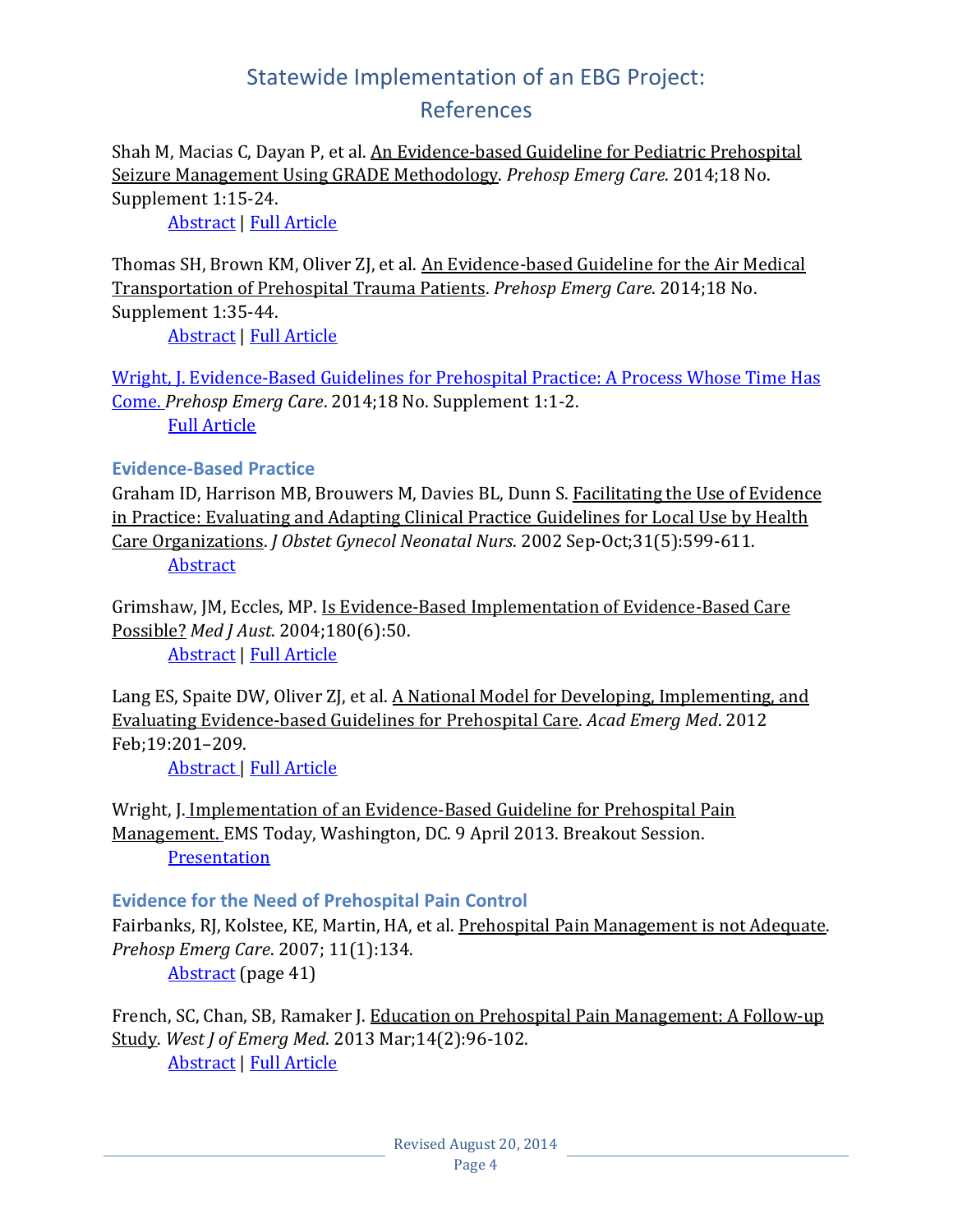French SC, Salama NP, Baqai S, et al. Effects of an Educational Intervention on Prehospital Pain Management. *Prehosp Emerg Care*. 2006 Jan-Mar;10(1):71-6.

**[Abstract](http://www.ncbi.nlm.nih.gov/pubmed/16418094)** 

#### <span id="page-4-0"></span>**Barriers to Offering Pain Control**

Jones, GE, Machen I. Prehospital Pain Management: The Paramedics' Perspective. *Accid Emerg Nurs*. 2003 Jul;11(3):166-72.

[Abstract](http://www.ncbi.nlm.nih.gov/pubmed/12804613) | [Full Article](http://uhra.herts.ac.uk/bitstream/handle/2299/2122/100460.pdf?sequence=1)

#### <span id="page-4-1"></span>**Safety of Narcotics in the Prehospital Environment**

Bendall JC, Simpson PM, Middleton PM. Effectiveness of Prehospital Morphine, Fentanyl, and Methoxyflurane in Pediatric Patients. *Prehosp Emerg Care*. 2011 Apr-Jun;15(2):158-65. [Abstract](http://www.ncbi.nlm.nih.gov/pubmed/21294628) | [Full Article](http://www.naemsp.org/Documents/Topic004-Middleton-EffectivenessMorphFentMethoxyflurInEMS-PEC-2010.pdf)

#### <span id="page-4-2"></span>**Evidence Behind the Intra-Nasal Route of Application**

Borland ML, Jacobs I, Geelhoed G. Intranasal Fentanyl Reduces Acute Pain in Children in the Emergency Department: A Safety and Efficacy Study. *Emerg Med (Fremantle)*. 2002 Sep;14(3):275-80.

**[Abstract](http://www.ncbi.nlm.nih.gov/pubmed/12487045)** 

Saunders M, Adelgais K, Nelson D. Use of Intranasal Fentanyl for the Relief of Pediatric Orthopedic Trauma Pain. *Acad Emerg Med*. 2010 Nov;17(11):1155-61. [Abstract](http://www.ncbi.nlm.nih.gov/pubmed/21175512) | [Full Article](http://onlinelibrary.wiley.com/store/10.1111/j.1553-2712.2010.00905.x/asset/j.1553-2712.2010.00905.x.pdf?v=1&t=hwu2img8&s=1c89a065709090a549cb9d9ff1f1ded4258d4fcb)

#### <span id="page-4-3"></span>**Evidence for the Use of Pain Scales in Adults and Pediatrics**

Bijur PE, Silver W, Gallagher EJ. Reliability of the Visual Analog Scale for Measurement of Acute Pain. *Acad Emerg Med*. 2001 Dec;8(12):1153-7. [Abstract](http://www.ncbi.nlm.nih.gov/pubmed/11733293) | [Full Article](http://onlinelibrary.wiley.com/store/10.1111/j.1553-2712.2001.tb01132.x/asset/j.1553-2712.2001.tb01132.x.pdf?v=1&t=hwu2kdi2&s=9d0bc75796b377766b0f73b4526d61a11ebdb167)

Bulloch B, Tenenbein M. Validation of 2 Pain Scales for use in the Pediatric Emergency Department. *Pediatrics*. 2002 Sep;110(3):e33. [Abstract](http://www.ncbi.nlm.nih.gov/pubmed/12205283) | [Full Article](http://pediatrics.aappublications.org/content/110/3/e33.full.pdf+html)

Fosnocht DE, Chapman CR, Swanson ER, Donaldson GW. Correlation of Change in Visual Analog Scale with Pain Relief in the ED. *Am J Emerg Med*. 2005 Jan;23(1):55-9. **[Abstract](http://www.ncbi.nlm.nih.gov/pubmed/15672339)** 

Garra G, Singer AJ, Taira BR, et al. Validation of the Wong-Baker FACES Pain Rating Scale in Pediatric Emergency Department Patients. *Acad Emerg Med*. 2010 Jan;17(1):50-4. [Abstract](http://www.ncbi.nlm.nih.gov/pubmed/20003121) | [Full Text](http://onlinelibrary.wiley.com/doi/10.1111/j.1553-2712.2009.00620.x/pdf)